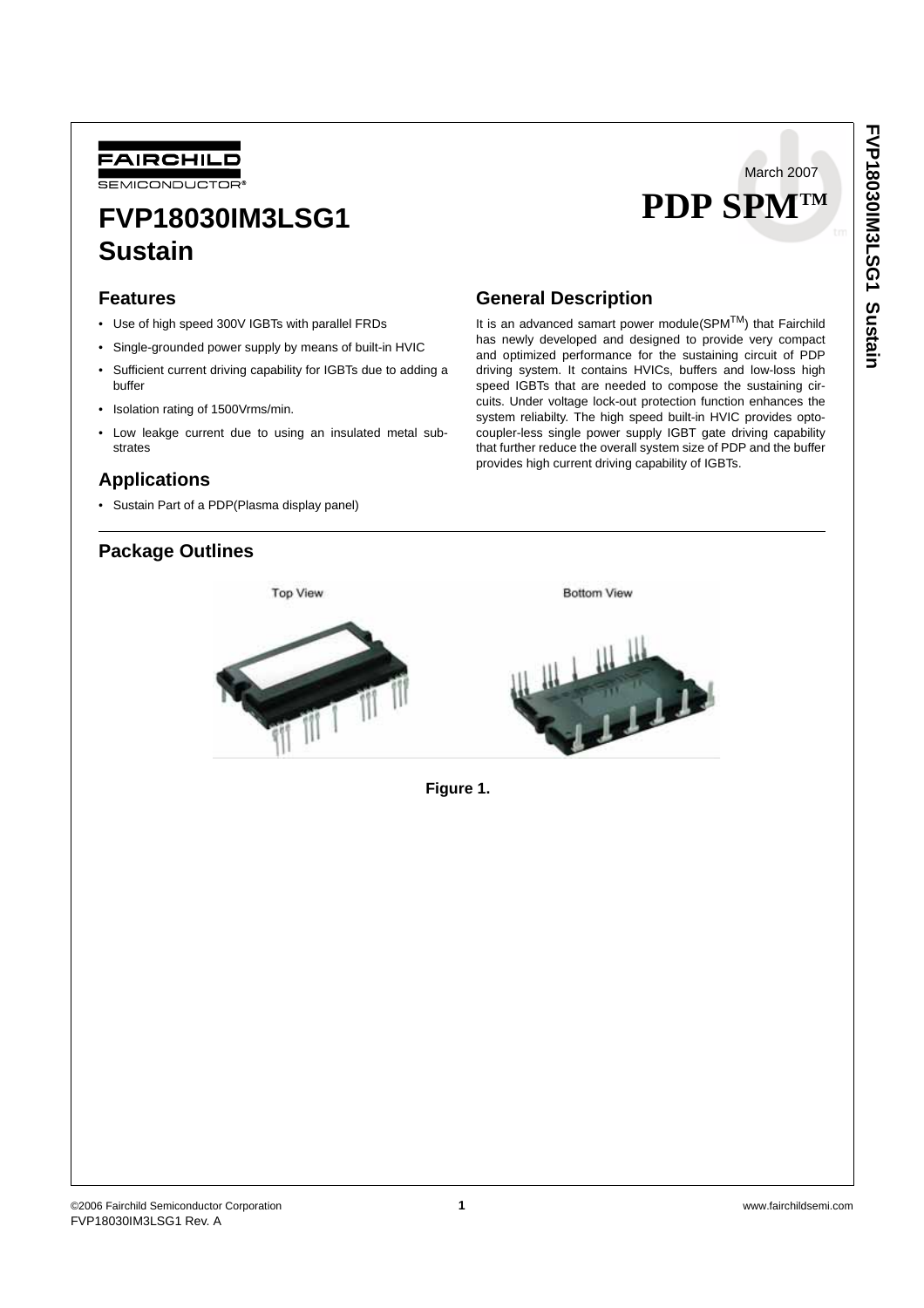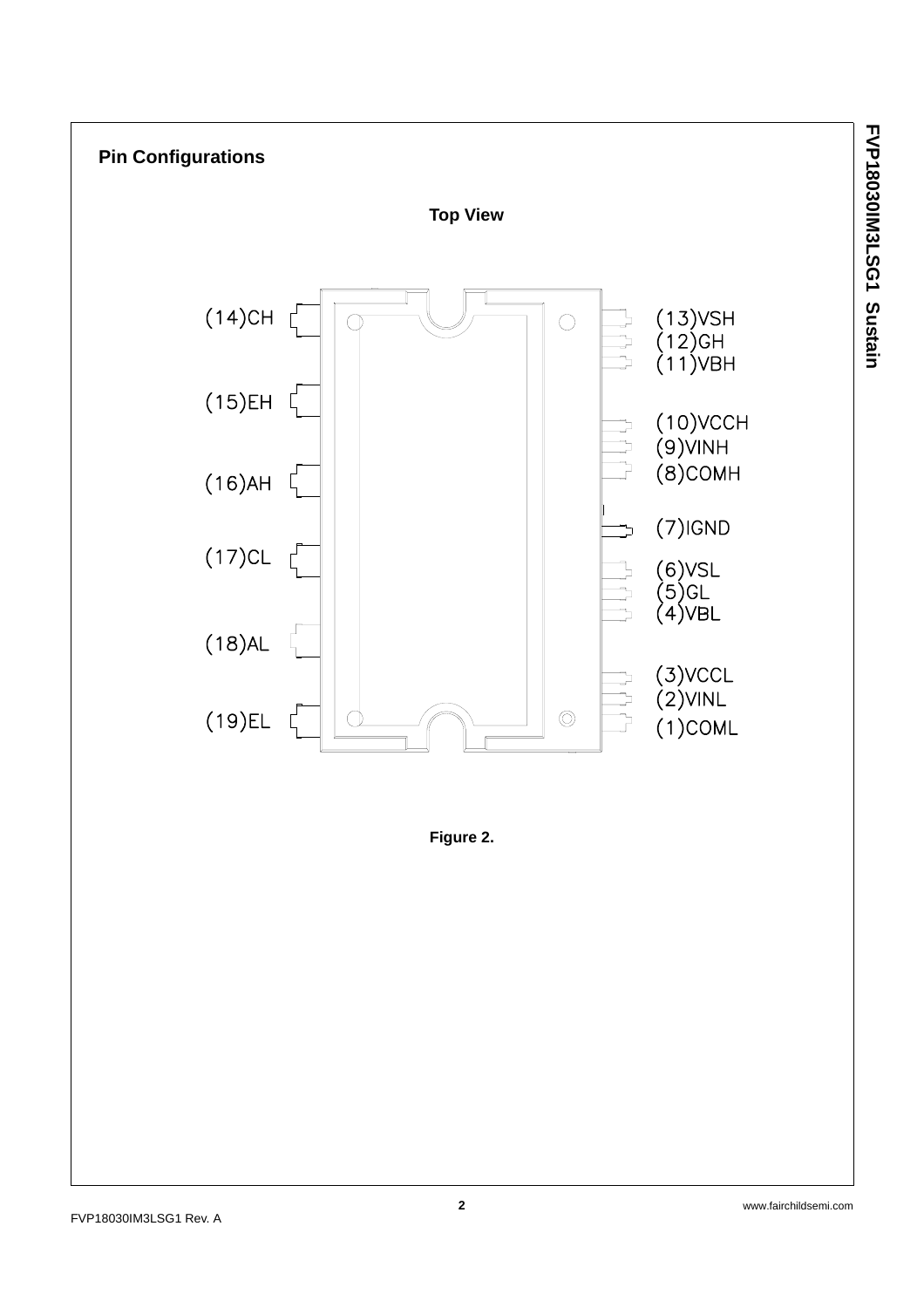| í      |
|--------|
|        |
|        |
|        |
|        |
|        |
|        |
|        |
|        |
|        |
|        |
|        |
| r<br>l |
|        |
| 1      |
|        |
|        |
|        |
|        |
| ı      |
|        |

# **Pin Descriptions**

| <b>Pin Number</b> | <b>Pin Name</b> | <b>Pin Descriptions</b>                                          |  |
|-------------------|-----------------|------------------------------------------------------------------|--|
| 1                 | <b>COML</b>     | Low-side Signal Ground                                           |  |
| $\overline{2}$    | <b>VINL</b>     | Low-side Signal Input                                            |  |
| 3                 | <b>VCCL</b>     | Low-side Supply Voltage for HVIC                                 |  |
| 4                 | <b>VBL</b>      | Low-side Floating Supply Voltage for Buffer IC and IGBT Driving  |  |
| 5                 | GL              | Low-side Gate                                                    |  |
| 6                 | <b>VSL</b>      | Low-side Floating Ground for Buffer IC and IGBT Driving          |  |
| $\overline{7}$    | <b>IGND</b>     | <b>IMS Ground</b>                                                |  |
| 8                 | <b>COMH</b>     | High-side Signal Ground                                          |  |
| 9                 | <b>VINH</b>     | High-side Signal Input                                           |  |
| 10                | <b>VCCH</b>     | High-side Supply Voltage for HVICg                               |  |
| 11                | <b>VBH</b>      | High-side Floating Supply Voltage for Buffer IC and IGBT Driving |  |
| 12                | <b>GH</b>       | High-side Gate                                                   |  |
| 13                | <b>VSH</b>      | High-side Floating Ground for Buffer IC and IGBT Driving         |  |
| 14                | <b>CH</b>       | High-side IGBT Collector                                         |  |
| 15                | EH.             | High-side IGBT Emitter                                           |  |
| 16                | AH              | High-side Diode Anode                                            |  |
| 17                | <b>CL</b>       | Low-side IGBT Collector                                          |  |
| 18                | AL              | Low-side Diode Anode                                             |  |
| 19                | EL              | Low-side IGBT Emitter                                            |  |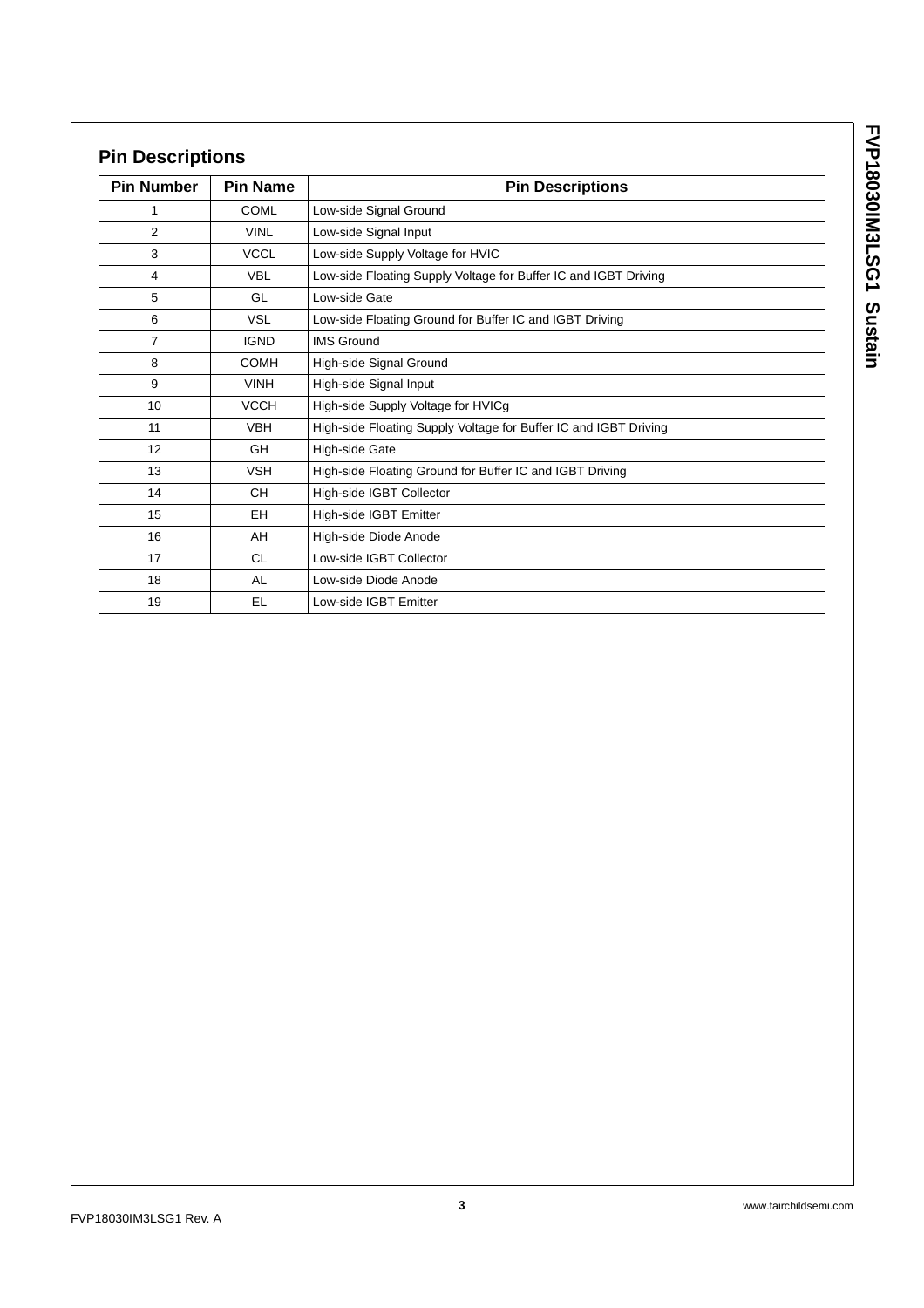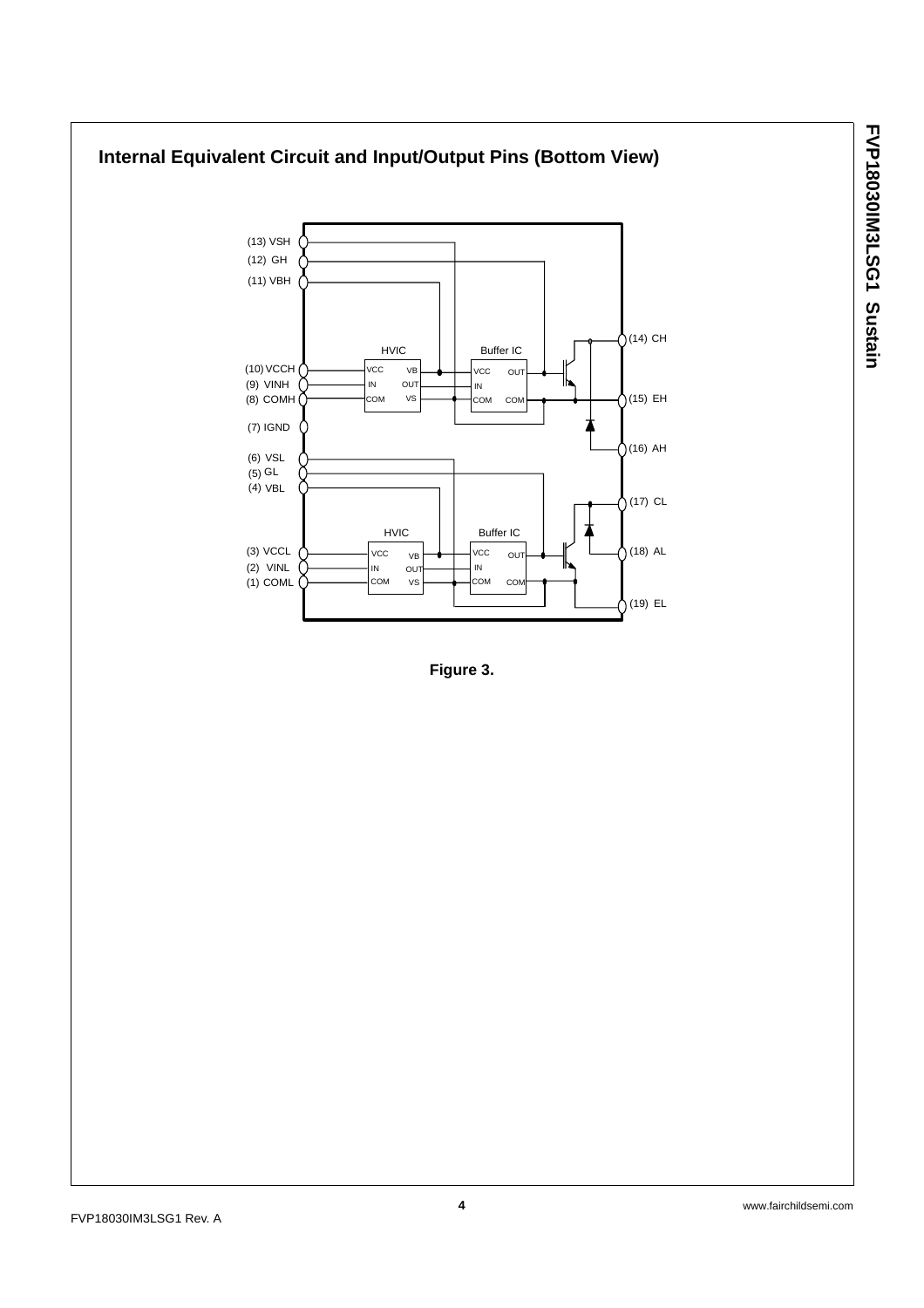|            | <b>ADSOIUTE MAXIMUM RATINGS</b> (T <sub>C</sub> = 25°C, Unless Otherwise Specified) |                                        |             |       |  |  |  |
|------------|-------------------------------------------------------------------------------------|----------------------------------------|-------------|-------|--|--|--|
| Symbol     | <b>Parameter</b>                                                                    | <b>Conditions</b>                      | Rating      | Units |  |  |  |
| <b>VCC</b> | <b>Control Supply Voltage</b>                                                       | Applied between VCCL-COML, VCCH - COMH | 20          |       |  |  |  |
| <b>VBS</b> | Control Bias Voltage                                                                | Applied between VBL - VSL, VBH - VSH   | 20          |       |  |  |  |
| VIN        | Input Signal Voltage                                                                | Applied between VINL-COML, VINH - COMH | $-0.3 - 17$ |       |  |  |  |

| Absolute Maximum Ratings (T <sub>C</sub> = 25°C, Unless Otherwise Specified) |  |
|------------------------------------------------------------------------------|--|
|------------------------------------------------------------------------------|--|

| Symbol                  | <b>Conditions</b><br><b>Parameter</b>    |                                                                                                                           | Rating                 | <b>Units</b> |
|-------------------------|------------------------------------------|---------------------------------------------------------------------------------------------------------------------------|------------------------|--------------|
| <b>VCE</b>              | <b>Collector to Emitter Voltage</b>      | Between CL to EL Between CH to EH<br>V <sub>GH-EH</sub> =V <sub>GL-EL</sub> =0V , I <sub>CH</sub> =I <sub>CL</sub> =250µА | 300                    | V            |
| <b>VRRM</b>             | Peak Repetitive Reverse Voltage          | Between CH to AH Between CL to AL<br>$I_{AH} = I_{AI} = 250 \mu A$                                                        | 300                    | V            |
| <b>VIN</b>              | Input Signal Voltage                     | VINL. VINH                                                                                                                | $-0.3$ to<br>$Vcc+0.3$ |              |
| $\mathsf{I}_\mathsf{C}$ | <b>Collector Current Continuous</b>      | Between CL to EL Between CH to EH                                                                                         | 180                    | A            |
| $I_{F(AV)}$             | <b>Average Rectified Forward Current</b> | Between CH to AH Between CL to AL                                                                                         | 10                     | A            |
| $I_{\rm CP}$            | <b>Pulsed Collector Current</b>          | Between CL to EL Between CH to EH (Note1)                                                                                 | 450                    | A            |
| I <sub>FP</sub>         | <b>Pulsed Diode Current</b>              | Between CH to AH Between CL to AL (Note1)                                                                                 | 100                    | A            |

**Notes :**

1. Pulse Width =  $100\mu$ sec, Duty = 0.1; half sine wave

\*Icp limited by MAX Tj

| Symbol                    | <b>Parameter</b>                     | <b>Conditions</b>                                                  | Rating      | <b>Units</b>     |
|---------------------------|--------------------------------------|--------------------------------------------------------------------|-------------|------------------|
|                           | <b>IGBT Dissipation</b>              | Tc=25°C per IGBT                                                   | 167         | W                |
| Pd                        |                                      | Tc=100°C per IGBT                                                  | 67          | W                |
|                           |                                      | Tc=25°C per diode                                                  | 34          | W                |
|                           | <b>FRD Dissipation</b>               | $Tc = 100^{\circ}C$ per diode                                      | 14          | W                |
| Τj                        | <b>Operating Junction Temperture</b> |                                                                    | $-20 - 150$ | °C               |
| $T_{\rm C}$               | Module Case Operation Temperature    |                                                                    | $-20 - 125$ | °C               |
| $\mathsf{T}_{\text{STG}}$ | Storage Temperature                  |                                                                    | $-40 - 125$ | °C               |
| V <sub>ISO</sub>          | <b>Isolation Voltage</b>             | 60Hz, Sinusoidal, AC 1 minute, Connection<br>Pins to IMS substrate | 1500        | $V_{\text{rms}}$ |

# **Thermal Resistance**

| <b>Symbol</b> | <b>Parameter</b>         | <b>Conditions</b>                              | Min. | <b>Max</b> | Units |
|---------------|--------------------------|------------------------------------------------|------|------------|-------|
|               | Junction to Case Thermal | Between CH to EH, Between CL to EL per IGBT    |      | 0.75       | °C/W  |
| $R_{th(i-c)}$ | Resistance               | l Between CH to AH. Between CL to AL per Diode |      | 3.70       | °C/W  |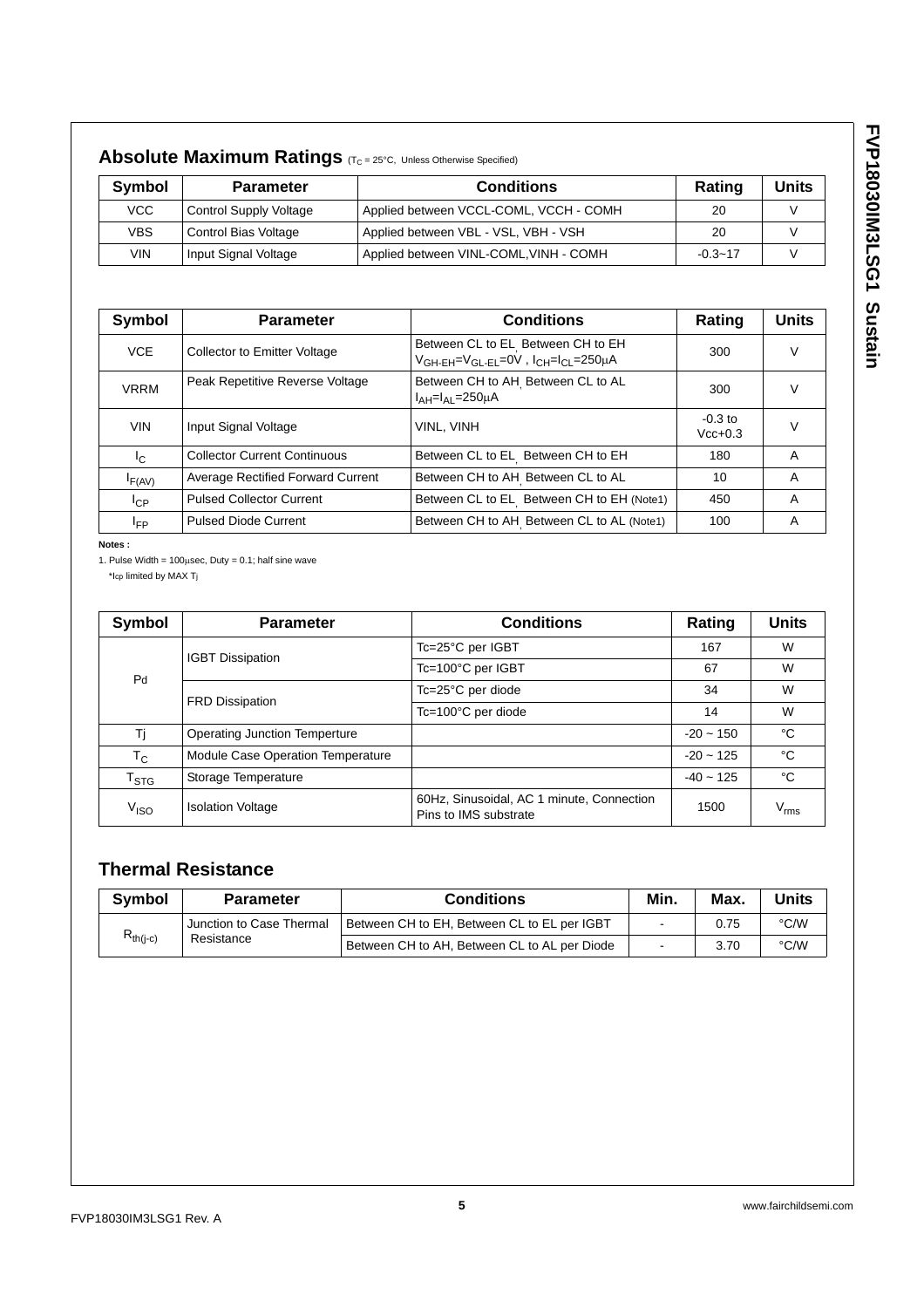| Symbol                  | <b>Parameter</b>                |                                        | <b>Conditions</b>             | Min.                     | Typ.                     | Max. | <b>Units</b> |
|-------------------------|---------------------------------|----------------------------------------|-------------------------------|--------------------------|--------------------------|------|--------------|
| <b>locc</b>             | Quiescent VCC Supply<br>Current | $VCC = 15V$<br>VINL VINH = $0V$        | <b>VCCL-COML</b><br>VCCH-COMH | $\overline{\phantom{a}}$ |                          | 100  | μA           |
| $I_{\text{QBS}}$        | Quiescent VBS Supply<br>Current | $VBS = 15V$<br>VINL. VINH= 0V          | VBL- VSL, VBH- VSH            |                          |                          | 500  | μA           |
| UV <sub>BSD</sub>       | <b>Supply Circuit Under</b>     | <b>Detection Level</b>                 |                               |                          | 11.3                     | 12.5 | V            |
| <b>UV<sub>BSR</sub></b> | <b>Voltage Protection</b>       | Reset Level                            |                               |                          | 11.7                     | 12.9 | V            |
| $VIN_{(ON)}$            | ON Threshold Voltage            |                                        |                               |                          |                          |      | V            |
| $VIN_{(OFF)}$           | <b>OFF Threshold Voltage</b>    | Applied between VINL-COML, VINH - COMH |                               | $\overline{\phantom{a}}$ | $\overline{\phantom{0}}$ | 0.8  | V            |

| Symbol                      | <b>Parameter</b>                       |                                                                                                | <b>Condition</b>                     |   | Typ. | Max. | <b>Units</b> |   |    |
|-----------------------------|----------------------------------------|------------------------------------------------------------------------------------------------|--------------------------------------|---|------|------|--------------|---|----|
|                             | <b>IGBT Collector-Emitter</b>          | $VCC = VBS = 15V$                                                                              | $I_C = 40A$ , $T_1 = 25^{\circ}C$    | ۰ |      | 1.4  | $\vee$       |   |    |
| $V_{CE(SAT)}$               | <b>Saturation Voltage</b>              | $VIN = 5V$                                                                                     | $I_C = 180A$ , T <sub>J</sub> = 25°C | ۰ | 1.9  |      | $\vee$       |   |    |
| $V_F$                       | Diode Forward Voltage                  | $VIN = 0V$                                                                                     | $I_C = 10A$ , $T_I = 25^{\circ}C$    |   |      | 1.4  | $\vee$       |   |    |
| $\mathsf{td}_{\mathsf{ON}}$ |                                        | VCE=200V, VCC= VBS=15V                                                                         |                                      |   | 230  |      | ns           |   |    |
| t <sub>r</sub>              |                                        | $c = 20A$<br><b>Switching Times</b><br>5V. Inductive Load<br>$VIN = 0V$<br>$T_c = 25^{\circ}C$ |                                      | ٠ | 54   |      | ns           |   |    |
| $td_{OFF}$                  |                                        |                                                                                                |                                      | ٠ | 260  | ۰    | ns           |   |    |
| tF                          |                                        | (Note2)                                                                                        |                                      |   |      | ۰    | 108          | ٠ | ns |
| $I_{CES}$                   | Collector-Emitter<br>Leakage Current   | $VCE = 300V$                                                                                   |                                      | ۰ |      | 250  | μA           |   |    |
| Ι <sub>R</sub>              | Diode Anode-Cathode<br>Leakage Current | Between EH to CH<br>Between EL to CL                                                           | VAnode-Cathode=300V                  |   |      | 250  | μA           |   |    |

**Notes :**

2.  $t_{ON}$  and  $t_{OFF}$  include the propagation delay time of internal drive IC. For the detailed information, please see Figure 4.





## **Figure 4. Switching Time Definition**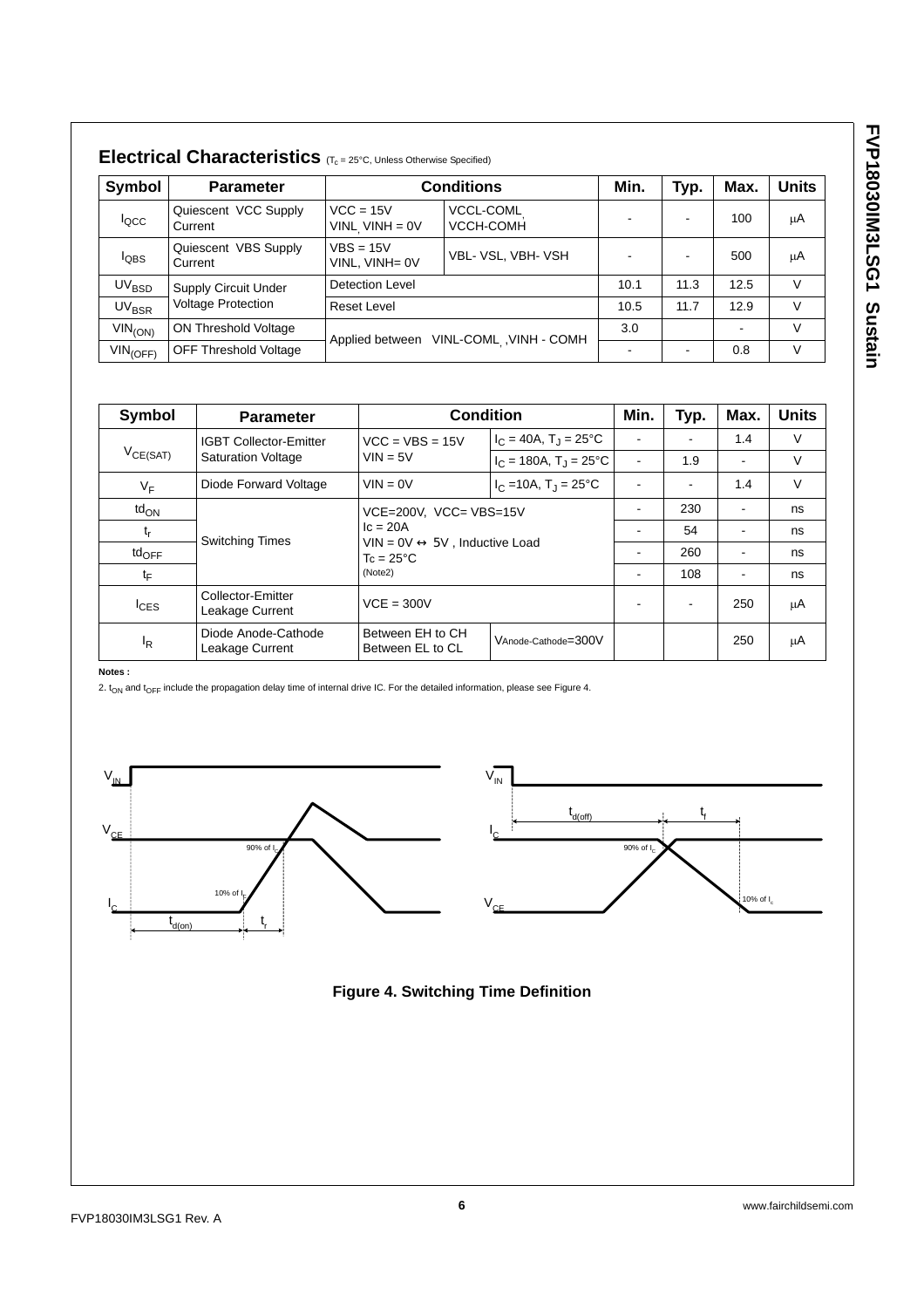## **Typical Performance Characteristics**



### **Figure 7. Typical Forward Voltage Drop Figure 8. Typical Forward Voltage Drop**



### **Figure 5. Typical Output Characteristics Figure 6. Typical Output Characteristics**



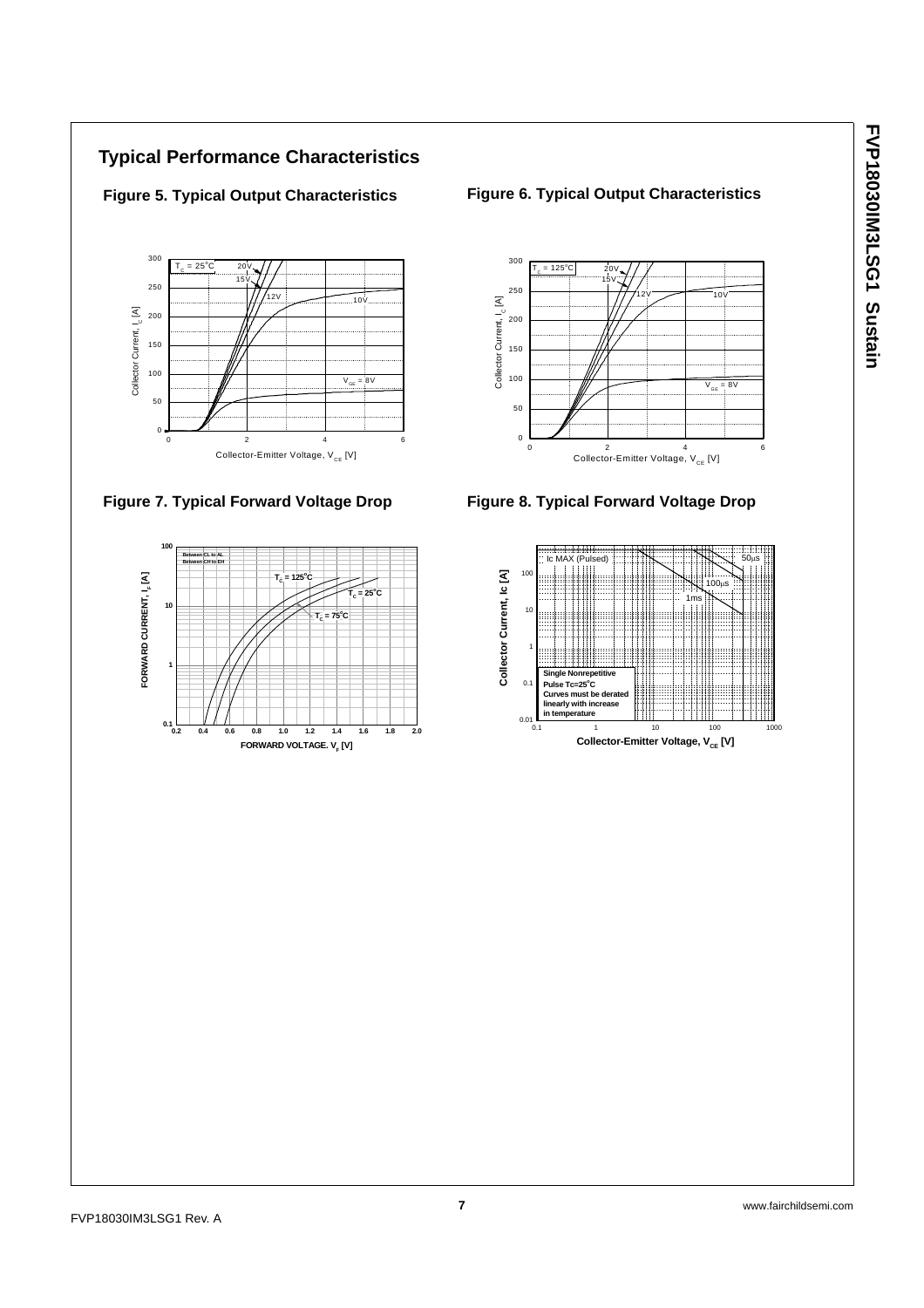# **Mechanical Characteristics and Ratings**

| <b>Parameter</b>       |                      |                     | Limits |                |        | <b>Units</b> |
|------------------------|----------------------|---------------------|--------|----------------|--------|--------------|
|                        | <b>Conditions</b>    |                     | Min.   | Typ.           | Max.   |              |
| <b>Mounting Torque</b> | Mounting Screw: - M3 | Recommended 0.62N.m | 0.51   | 0.62           | 0.72   | $N \cdot m$  |
| <b>Device Flatness</b> |                      | Note Figure 5       |        | $\blacksquare$ | $+100$ | μm           |
| Weight                 |                      |                     | -      | 13.4           | -      |              |



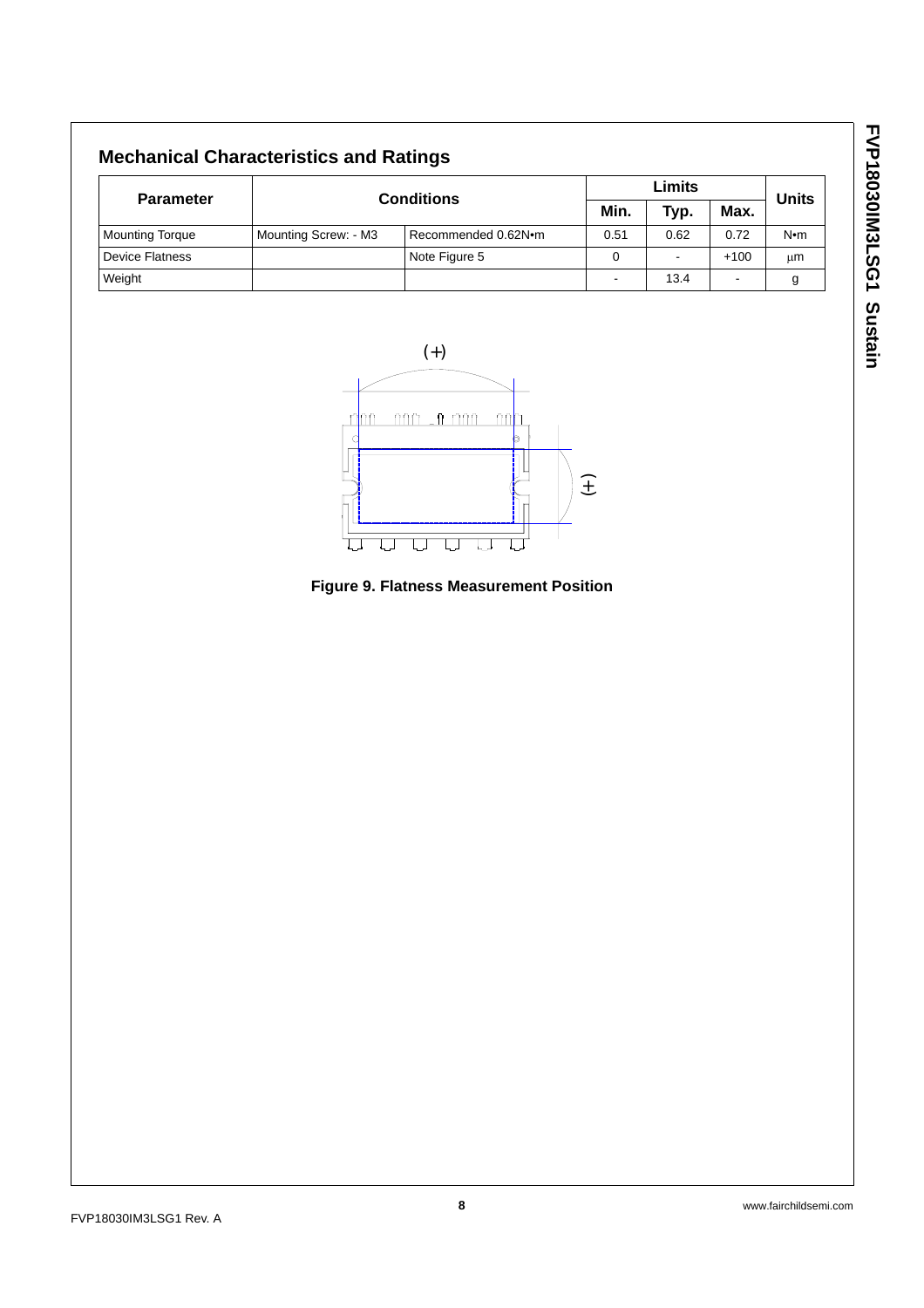